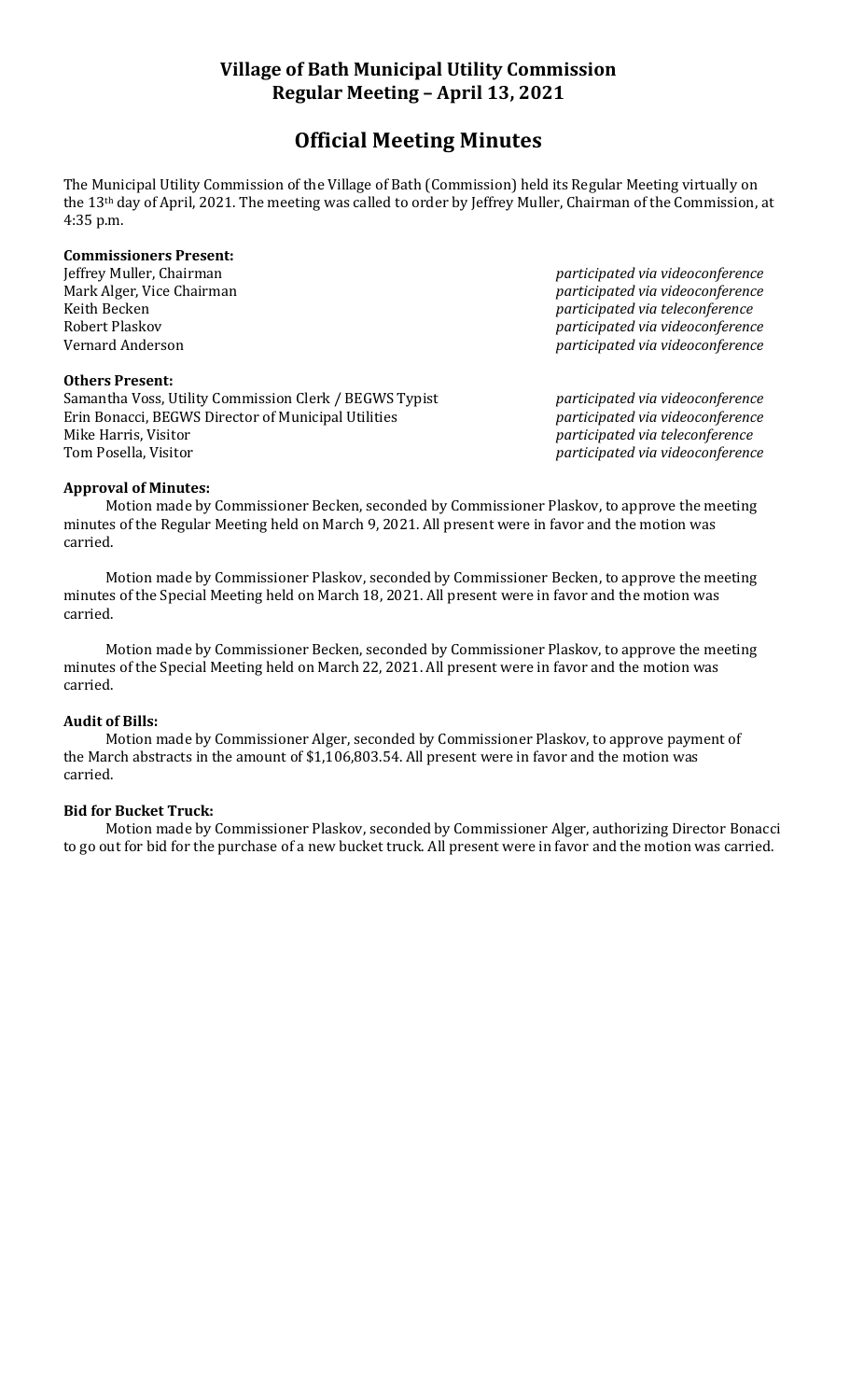# **RESOLUTION**

| At a regular meeting of the Municipal Utility Commission of the                                                                                                                    |
|------------------------------------------------------------------------------------------------------------------------------------------------------------------------------------|
| New York, held on April 13, 2021, the<br>City/Tow/Village of Bath                                                                                                                  |
| following resolution was adopted:<br>Commissioner<br>Commissioner                                                                                                                  |
| Moved by Recken seconded by Plaskov                                                                                                                                                |
| WHEREAS, the Municipal Utility Commission the City/Town (Village) of<br>New York, is a municipal member of the New York Municipal                                                  |
| Power Agency, and                                                                                                                                                                  |
|                                                                                                                                                                                    |
| WHEREAS, in accordance with the bylaws of New York Municipal Power Agency, each<br>municipal member may cast one vote on each transaction properly brought before this<br>meeting, |
| NOW THEREFORE BE IT RESOLVED, that EVIN BONACCI<br>be and                                                                                                                          |
| is hereby designated as the accredited delegate of the City/Town/Village of<br>, New York.                                                                                         |
| On roll call: Affirmative:<br>Negative:<br>Municipal                                                                                                                               |
| I certify that this resolution was adopted by the <i>Hility Commission</i> of the                                                                                                  |
| Bath<br>New York on the $3^m$ day of<br>City/Town/Village_of _                                                                                                                     |
| <b>Inri</b><br>, 202.                                                                                                                                                              |
| <b>Signature</b>                                                                                                                                                                   |
| Utility Commission Clerk<br>Title                                                                                                                                                  |

### **Jones Specialty Service Group:**

Motion made by Commissioner Plaskov, seconded by Commissioner Alger, authorizing Director Bonacci increase the contracted amount for Jones Services Specialty Group for Well No. 4 discharge piping replacement to from \$9,700.00 to \$16,419.774. The reason for the increase was unforeseen field conditions. All present were in favor and the motion was carried.

#### *Commissioner Anderson joined the Regular Meeting at 5:49 p.m.*

#### **Itron ERT Troubleshooting, Installation and Maintenance - Best Practices Training:**

Motion made by Commissioner Plaskov, seconded by Commissioner Becken, to approve the attendance of Marybeth Haar and Alicia Hargraves to the Iton ERT Troubleshooting, Installation and Maintenance - Best Practices Training for a cost of \$350 per person (\$700 total). All present were in favor and the motion was carried

#### **CSEA Contract:**

Motion made by Commissioner Alger, seconded by Commissioner Anderson, to approve the proposed two-year contract extension between the Village of Bath Municipal Utility Commission and CSEA, Local 1000 AFSCME, AFL-CIO, Village of Bath Unity #8713-00, Steuben County Local 851, and authorizing Chairman Muller to execute the proposed contract. All present were in favor and the motion was carried.

#### *Mike Harris and Tom Posella left the Regular Meeting at 6:08 p.m.*

#### **Executive Session:**

Motion made by Commissioner Plaskov, seconded by Commissioner Alger, to leave the Open Meeting and enter into Executive Session at 6:08 p.m. for matters leading to the employment of particular persons. All present were in favor and the motion was carried.